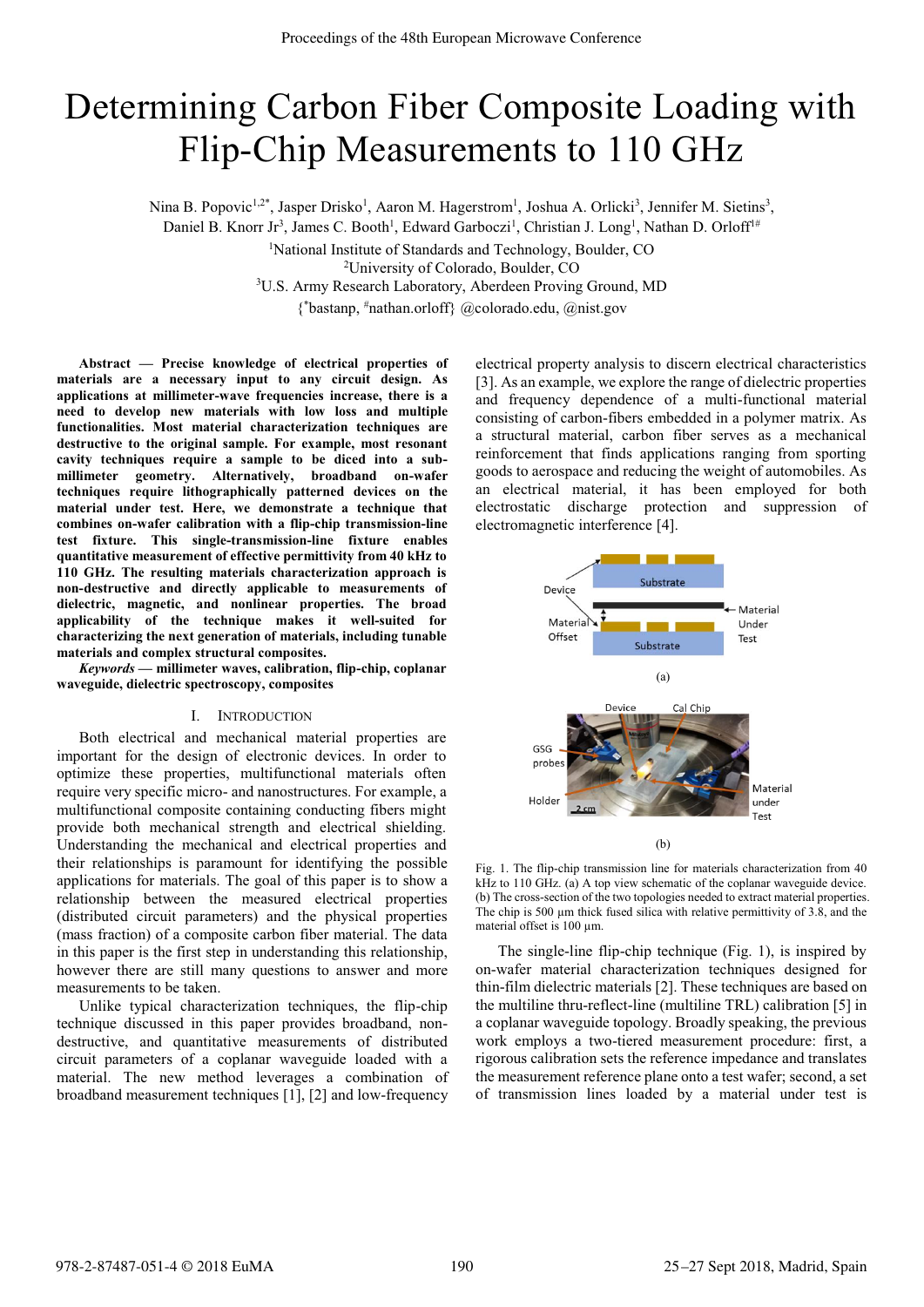characterized with multiline TRL and the properties of the material under test are extracted.

In this work, we follow a similar two-tiered approach, though in lieu of the more conventional multiline TRL technique in the second tier, we used a single coplanar waveguide device (Fig. 1a). We measure this single waveguide both with and without a material under test (Fig. 1b), and extract distributed circuit parameters.

The coplanar waveguide (CPW) device has electric (**E**) and magnetic (**H**) fields that penetrate above and below the metallization of the coplanar waveguide. These fields allow the waveguide to interrogate the electromagnetic properties of a material placed near the waveguide. To control the coupling between the fields and material under test, the measurements require a holder to elevate the sample a precisely-known distance above the waveguide (Fig. 1b).

From the single-line measurements, the distributed circuit parameters of the waveguide were extracted. While we expect that this single-line technique will not be as accurate as a multiline technique, it has two key advantages. First, the test fixture can be reused many times for different samples, and second, it does not require lithographic processing of each sample. This latter point is especially valuable for samples that are too rough or fragile for coplanar waveguides to be directly printed on the material's surface. These advantages open the door to fast, inexpensive, broadband material characterization.

In what follows, we first provide a description of the methodology behind the materials characterization technique. Next, we discuss the algorithm implemented to extract distributed circuit parameters of an unloaded and loaded transmission line. In Section IV, we analyze measured data and correlations between the electrical and physical parameters of the material.

## II. DESCRIPTION OF METHODOLOGY

As an example of a multifunctional material, we chose to study a carbon fiber composite. Neat carbon fibers (Mitsubishi, DIALEAD K223HE<sup>1,2</sup>) were first ball milled, then combined with a polyetherimide polymer matrix (Sabic, ULTEM 1010) in a twin-screw extruder. The milled fibers up were up to 60  $\mu$ m long, and had a nominal diameter of  $5 \mu m$ . After mixing, the samples were injection molded into a rectangular blank, then diced to dimensions of approximately 10 mm  $\times$  10 mm  $\times$  2 mm. Here, we study samples with carbon fiber mass fractions of approximately  $0.0\%$ ,  $8.4\%$ , and  $27.3\%$  (Fig. 2), as defined by a precision scale.

The microstructure of the samples was characterized by Xray computed tomography (CT) (Fig. 2b), which creates a 3 dimensional (3D) image of each sample. We qualitatively analyzed the 3D images, showing that the fibers were oriented in many different directions and appeared to be uniformly distributed throughout the polymer matrix. Based on these qualitative results, we treat the materials as an effective medium with an isotropic effective permittivity.

 $\overline{a}$ 

The surface roughness of the samples, as found with the Xray CT analysis, is on the order of a few hundred nanometers and must be considered in the measurement setup. To minimize the effect of the surface roughness of the samples on electrical measurements, the material is separated from the surface of the coplanar waveguide with a sample holder (Fig. 3). The separation between the waveguide surface and the sample surface is chosen to be large compared to the sample's surface roughness, but small enough that the fields still interact with the sample. In this work, the gap width of the coplanar waveguide was 50  $\mu$ m, and the sample was elevated 100  $\mu$ m (Fig. 3b) above the device. Finite element simulations using ANSYS Q3D were used to determine the maximal distance between the coplanar waveguide and sample (Fig. 3c). Since the sample thickness (about 2 mm) is much larger than the gap width of the coplanar waveguide, it appears infinite and does not need to be simulated. It is clear from the simulation that a substantial amount of the incident wave propagates through the sample material. With the physical setup (Fig. 3), we can now take measurements to determine the electrical properties of the composite.



Fig. 2. Samples of milled carbon fiber in a polymer matrix with mass fractions of 0.0 %, 8.4 %, and 27.3 % as seen in (a) photograph and (b) X-ray CT.

To test the electrical properties of the composite, we measured the scattering-parameters (S-parameters) of coplanar waveguide devices with a vector network analyzer (VNA). The first-tier calibration was based on multiline TRL, as described elsewhere [2]. The first-tier calibration was used to solve for the error boxes associated with the VNA, cables, and probes. We also use it to solve for the characteristic impedance (*Z*) and propagation constant  $(y)$  of the waveguide without loading by the material under test. Because these complex quantities are used for the second-tier calibration and they are related to the geometry of the CPW, the first- and second-tier CPWs must have the same geometry. The CPW has a nominal center conductor width of 20  $\mu$ m, a gap width of 50  $\mu$ m, a ground plane width of 200  $\mu$ m, and a conductor thickness of 0.5  $\mu$ m. We fabricated all devices on the same wafer using an in-house cleanroom and conventional i-line stepper lithography. The

<sup>&</sup>lt;sup>1</sup> Mention of commercial products in this manuscript is for information purposes only; it does not imply recommendation or endorsement by NIST.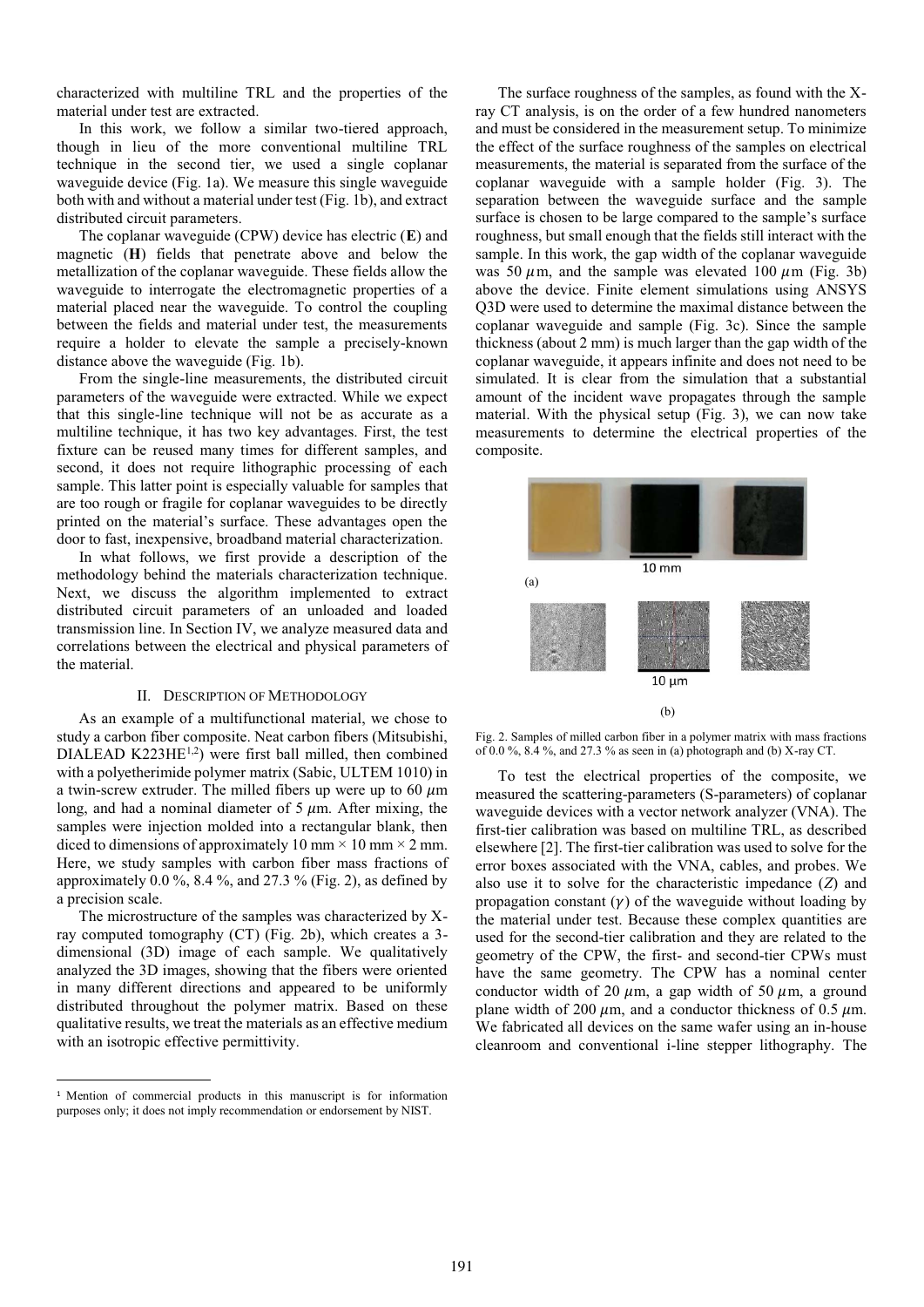CPW lines were made by electron-beam vapor deposition, depositing 0.5  $\mu$ m thick gold with a 10 nm Ti adhesion layer on a fused silica substrate. For more details about the fabrication, see [6].

In the next section, we discuss how we measure the per-unitlength quantities of series resistance (*R*), series inductance (*L*), shunt conductance (*G*), and shunt capacitance (*C*).



Fig. 3. (a) A photograph of the chip and a fused silica MUT on the holder (press bar not pictured). (b) A not-to-scale schematic of the cross-section of the holder, that elevates the sample 100  $\mu$ m away from the surface of the chip. (c) A finite element simulation illustrating the change in **E-**field magnitude used to determine the offset. The black bars are a not-to-scale depiction of the coplanar waveguide.

### III. EXTRACTING DISTRIBUTED CIRCUIT PARAMETERS

To extract the distributed circuit parameters (*R, L, G*, and *C*) of the material-loaded line, we modeled the S-parameters using a T-matrix formalism. In this case, the model for a uniform, non-loaded transmission line in a 50 Ω system is

$$
\boldsymbol{T} = Q_Z^{50} \begin{pmatrix} e^{-\gamma \ell} & 0\\ 0 & e^{\gamma \ell} \end{pmatrix} Q_{50}^Z,\tag{1}
$$

and the model for a uniform, loaded transmission line in a 50 Ω system is given by:

$$
T = Q_2^{50} \begin{pmatrix} e^{-\gamma \ell} & 0 \\ 0 & e^{\gamma \ell} \end{pmatrix} Q_{Z_l}^Z \begin{pmatrix} e^{-\gamma_l l_l} & 0 \\ 0 & e^{\gamma_l l_l} \end{pmatrix} Q_Z^{Z_l}
$$
  

$$
\begin{pmatrix} e^{-\gamma \ell} & 0 \\ 0 & e^{\gamma \ell} \end{pmatrix} Q_{50}^Z,
$$
 (1)

where the impedance transformer *Q* between any impedances  $Z_n$  and  $Z_m$  is given by

$$
Q_{Z_m}^{Z_n} = \frac{1}{2\sqrt{Z_n \cdot Z_m}} \begin{pmatrix} Z_m + Z_n & Z_m - Z_n \ Z_m - Z_n & Z_m + Z_n \end{pmatrix},
$$
(3)

where  $\gamma$  is the complex propagation constant, Z is the characteristic impedance,  $\ell$  is the length of the line, and the  $\ell$ subscript indicates parameters of the loaded transmission line. The standard definitions of  $\gamma$  and  $Z$  are used here:

$$
\gamma \equiv \sqrt{(R + j\omega L)(G + j\omega C)}, \text{ and}
$$
\n
$$
Z \equiv \sqrt{\frac{(R + j\omega L)}{(G + j\omega C)}}.
$$
\n(5)

We note that expressions (1), (2), and (3) make several assumptions. Specifically, they assume that the system is linear, that there is only a single quasi-TEM mode of propagation in the coplanar waveguide, and that the interface between the unloaded segment of the waveguide and the material-loaded segment of the line can be modeled as an impedance transformer. These assumptions are discussed in the next section in the context of experimental data.

The distributed circuit parameters for each sample are extracted by a non-linear least-squares fitting algorithm that minimizes the error between the theoretical S-parameters expressions and the measured S-parameters [7], [8]. We tested our approach on three samples of milled carbon fiber in a polymer matrix (Fig. 2). These results are discussed in the following section.

### IV. RESULTS

After extracting the distributed circuit parameters for the three samples shown in Fig. 2, we analyzed the data to identify how these parameters change in the presence of the materialunder-test. Although not shown here, *R* and *L* were unaffected by our material-under-test. Therefore, we hold these parameters fixed as frequency-dependent values obtained after analyzing the CPW without the material-under-test. Holding *R* and *L* to these values allowed for a more robust extraction of the values of *C* and *G*. We computed the difference between *C* and *G* with and without the material-under-test (Fig. 4), computing *ΔC* as a function of frequency.

At this point, we can do a short analysis of the validity of the single quasi-TEM mode of propagation assumption made earlier. We expect the single quasi-TEM approximation to be valid as long as the guided wavelength is small compared to the characteristic lengths of the waveguide [9]. This assumption breaks down at some frequency and is quantified as